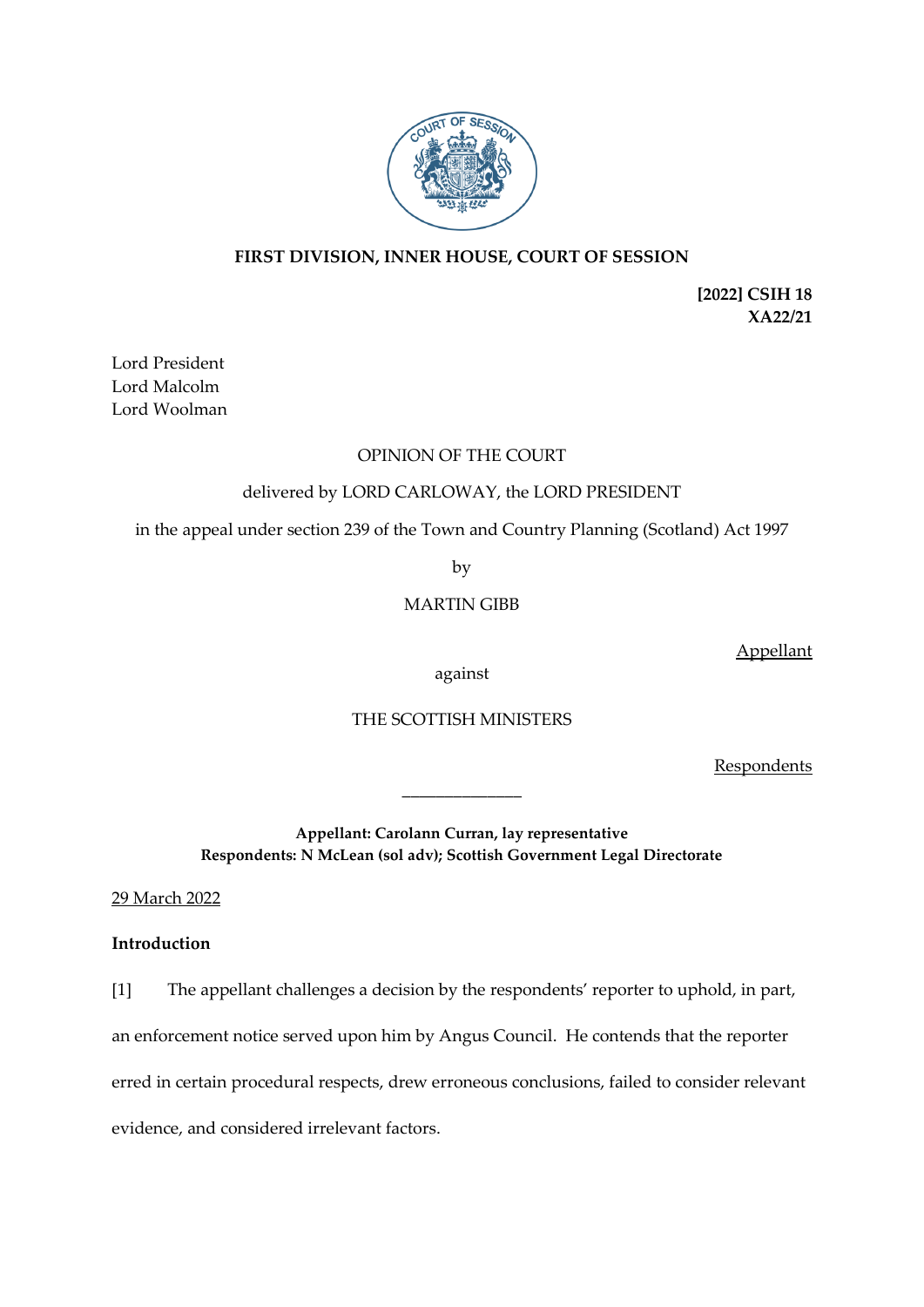[2] The enforcement notice, concerning his property west of Boath Burn, Muirdrum, Carnoustie, was served on the appellant in October 2020. The Council considered that two breaches of planning control had occurred, *viz*: (i) the land was being used to store and site storage containers, motor vehicles, plant, machinery and machinery parts, which represented a change in use of the agricultural land; and (ii) fencing and gates in excess of one metre in height had been erected on the southern boundary of the site, adjacent to a main road, without permission.

#### **The appeal**

[3] The appellant appealed to the Scottish Ministers on several of the grounds set out in section  $130(1)(b) - (g)$  of the Town and Country Planning (Scotland) Act 1997. He argued that the land continued to be used for agricultural purposes, notably the care of horses. No change of use had occurred. The containers were used to store animal feed. The vehicles were required for the maintenance of the agricultural land. In any event, the containers, gates and fencing had all been there for more than four years and the enforcement notice was time-barred (1997 Act, s 124(1)).

[4] The reporter conducted an unaccompanied site visit on 26 November 2020. He observed motor vehicles, plant, machinery and machinery parts on the site, and gates and fencing on its southern boundary. The storage containers were all empty, other than one which contained tools, probably for the maintenance of the machinery and plant. Large trailers, plant and equipment relating to the construction and forestry industries were on site. Some of the equipment was consistent with agricultural use, including tractors and farming plant. No animals were present. The ground was wet and boggy and would be difficult for animals to occupy. Fencing and gates were situated throughout the site.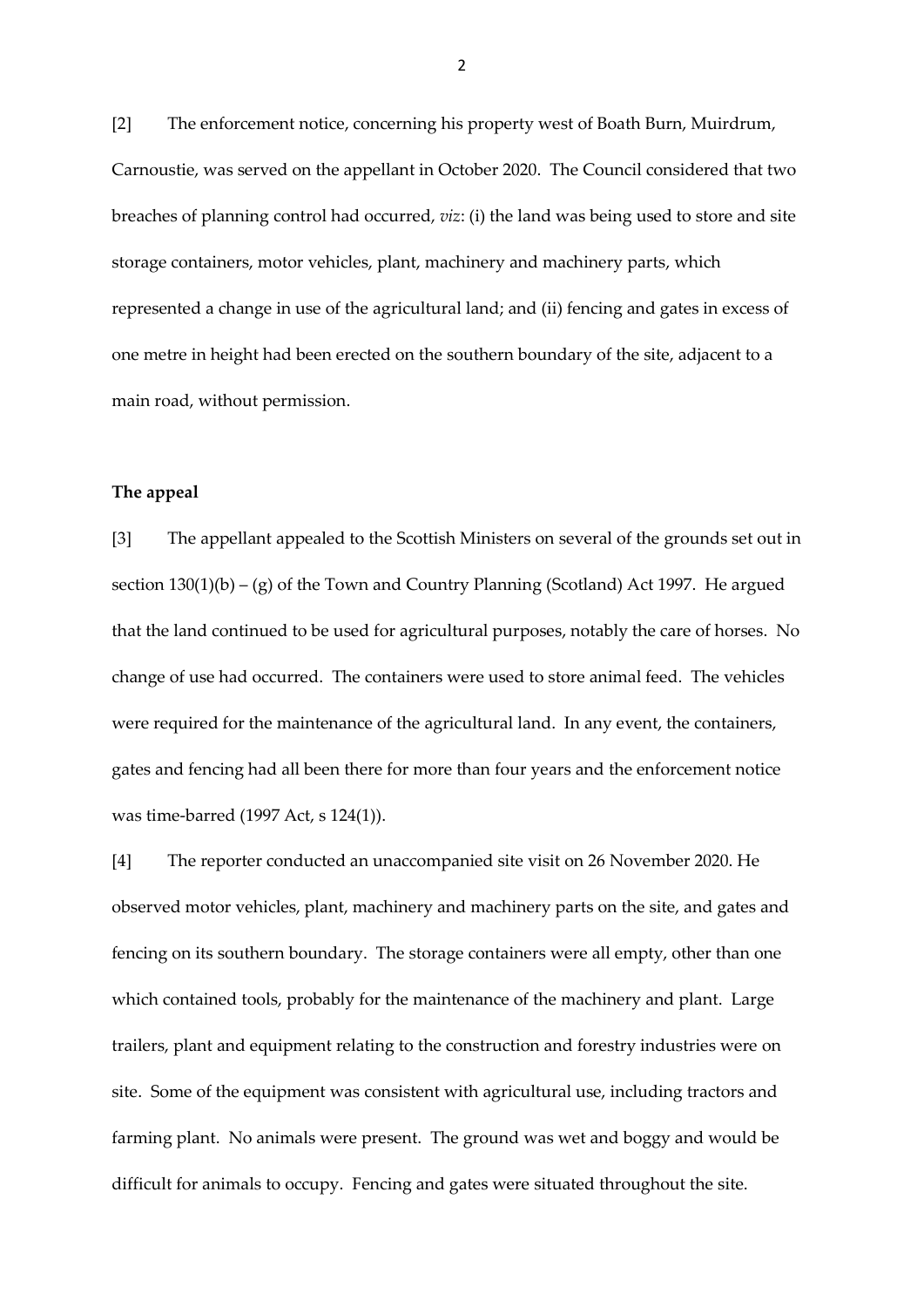[5] The appellant provided: a bovine registration document dated May 2019; photographs of two cattle and two horses, which were said to graze together upon the land; and a receipt for animal feed, dated after that of the appeal. He produced a series of photographs said to depict the containers in 2015, and the fencing and gates in October 2016. These photographs were not date-stamped, although some had overlaid text which gave dates correlating to the appellant's position. They included a photograph showing the bottom of a fence post encased in concrete (4 October 2016) and one of a tractor with a container in the background (28 July 2015). The Council lodged photographs which were annotated on the basis that they were taken between March 2017 and January 2020. Two of the Council's photographs were date-stamped 24 March 2017. They were the only datestamped (cf overlaid text) photographs produced by either party. They showed the southern boundary. A Google street-view image of the southern boundary dated October 2016 was produced. No gates or fencing exceeding 1 metre were visible on any of the datestamped photographs.

[6] The reporter issued his decision on 29 March 2021. He upheld the appeal on ground (f) (excessive steps to remedy the breach), and varied the terms of the notice. He refused the appeal on all other grounds. Given the presence of the machinery, plant, gates and fencing on site, the appeal on ground (b) (that the matters stated in the notice had not occurred) therefore failed.

[7] The reporter determined that the number of shipping containers on site was neither necessary nor appropriate for the storing of feed for the number of animals involved. Some of the equipment on site was related to agricultural use. However, motor vehicles, plant, machinery and machinery parts, which were unrelated to the agricultural management of the site, were also being stored. A change of use from agricultural to the storage of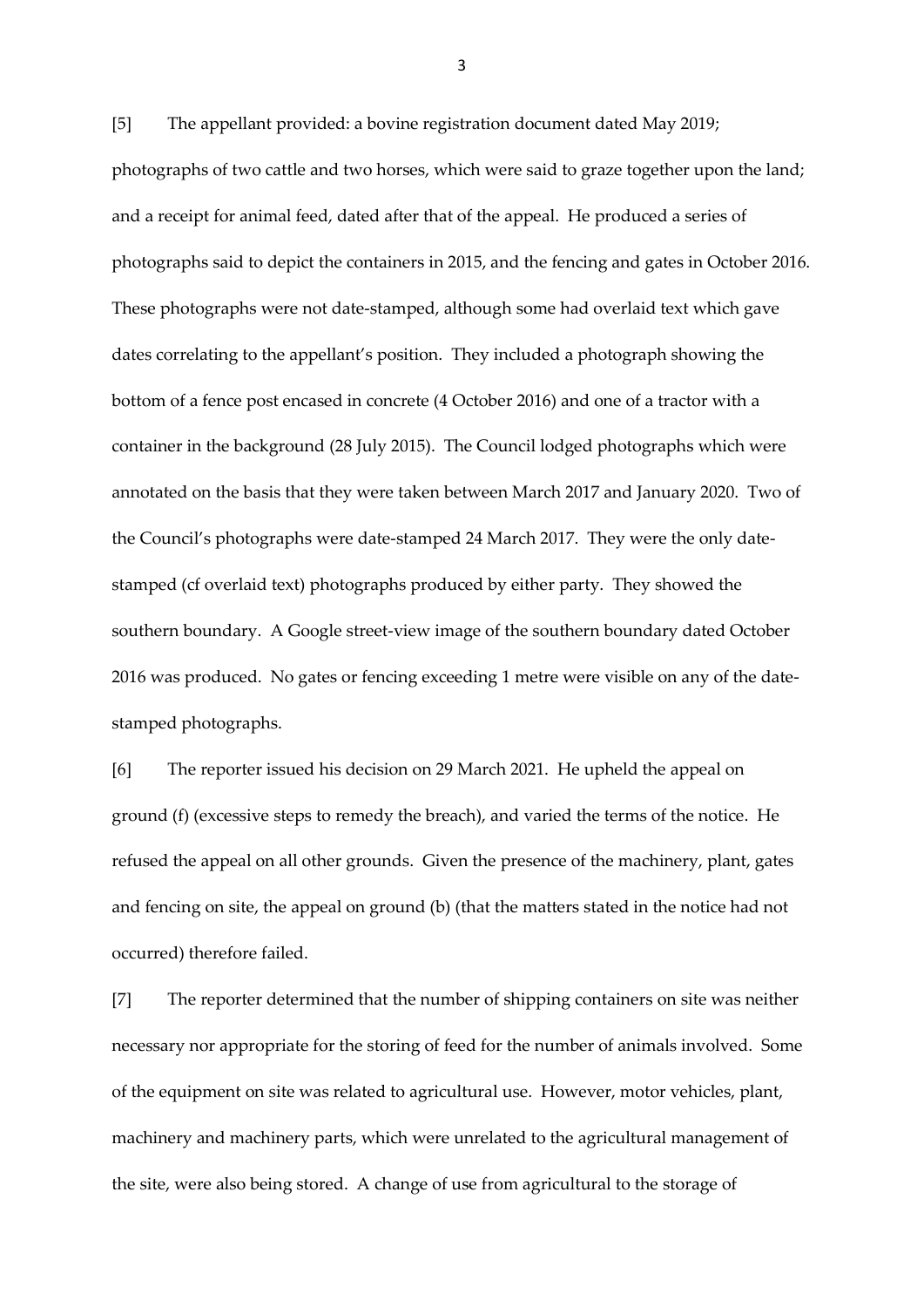containers would only become lawful development after ten years, not four (1997 Act, s 124(3)).

[8] The height of the fencing and gates on the southern boundary was such that planning permission was required. The date-stamped photographs produced by the Council, which showed the land without gates or fencing on the southern boundary, were to be preferred to the photographs produced by the appellant, which did not bear date-stamps (cf overlaid text). The enforcement notice was not time barred. The appeal on the grounds in subsections (c), (d) and (g) failed.

[9] The appeal was upheld on the ground in subsection (f) because the enforcement notice made no allowance for the storage of items which were reasonably necessary for the agricultural use of the land. The notice was amended to specify that the removal of gates and fencing related only to those present on the site's southern boundary, and that only those motor vehicles, machinery, plant and machinery parts which were not necessary for the agricultural management of the land required to be removed.

### **Submissions**

#### *Appellant*

[10] The appellant appealed on a number of grounds. First, the reporter considered matters not previously before the Council, notably that the appellant was using the land for the storage of vehicles related to the construction and forestry industries. He misidentified a log trailer. Section 47A of the Act precluded the reporter from including new matter in his decision.

[11] Secondly, the reporter did not provide reasons for his unaccompanied site visit within the letter giving notice of that visit. The appellant had emptied the storage containers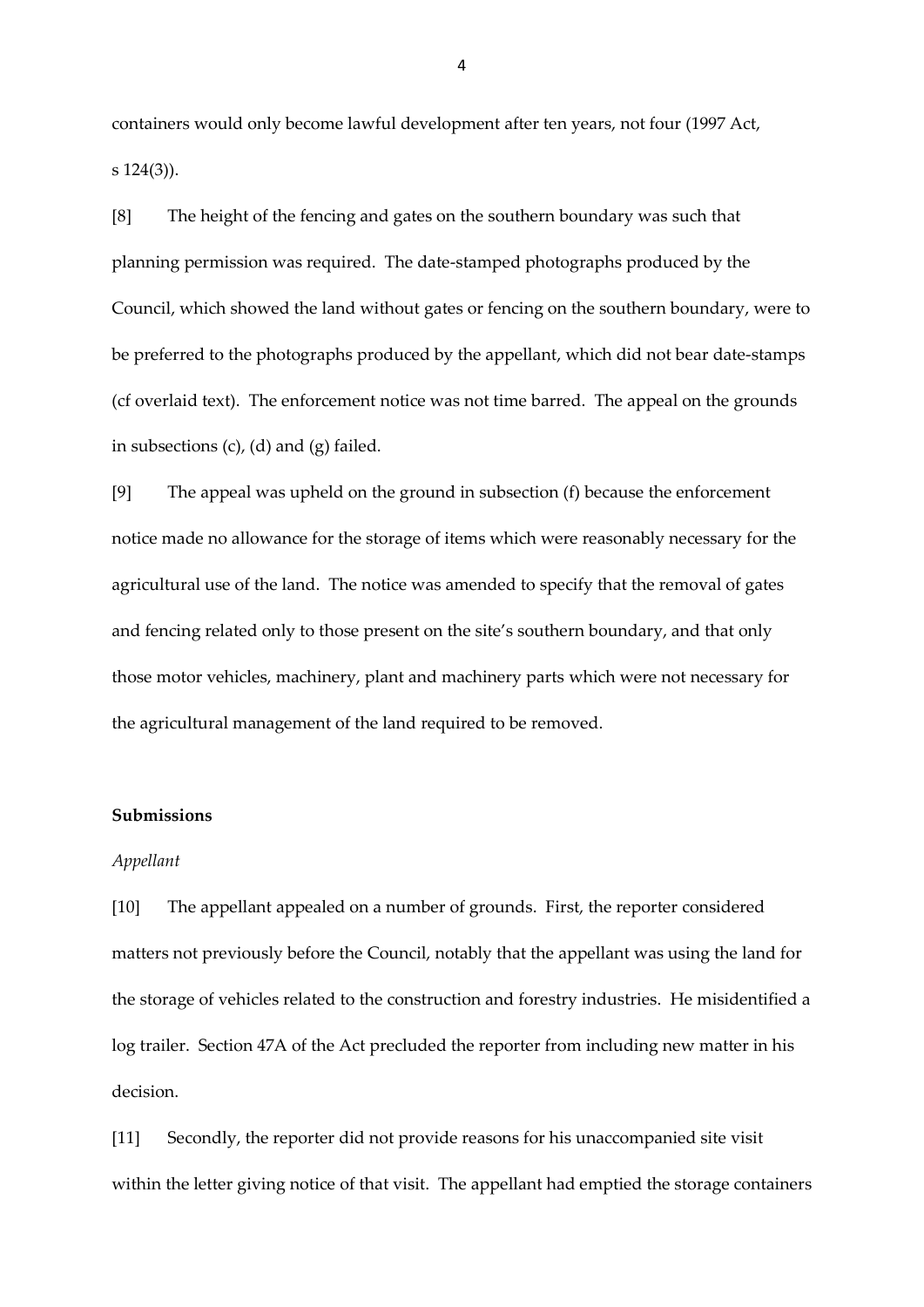prior to the visit. He had been advised to do this because he understood that the reporter wished to inspect them.

[12] Thirdly, the reporter erred in failing to prefer the appellant's photographs which, contrary to the reporter's decision, had been dated. The reporter failed to establish the provenance of the photographs produced by the Council. In particular, the Google streetview image could have been uploaded much earlier than October 2016. A photograph of 18 August 2016 showed a young tree which was not in the Google Maps photograph which the Council had said had been taken in October 2016. That of 28 July 2015 showed that a container had been on site since then. The image of the concrete post had been blown up from a larger photograph showing the fence in October 2016. The two date-stamped photographs were not time-stamped. None of the other photographs were date-stamped. [13] Fourthly, no matter what the appellant produced, the reporter rejected it. This was excessive and oppressive, and contrary to the appellant's human rights under Article 6 of the European Convention. Fifthly, the reporter failed to ask the appellant any questions regarding the storage containers. He was wrong to assume that the site was being used to store containers. The appellant could have explained why the containers were empty. Sixthly, the reporter failed to have regard to the terms of section 277(1) of the Act, which included "grazing" within the definition of "agricultural". The land was not used as an equine yard; it was used only for horses to graze.

[14] The reporter failed to have regard to the fact that all the fencing of neighbouring properties breached the one metre limit. The appellant ought to have been given the chance to reduce his fencing to the same height as that of the neighbouring properties. There had to be planning permission in place for these neighbouring fences, and such permission ought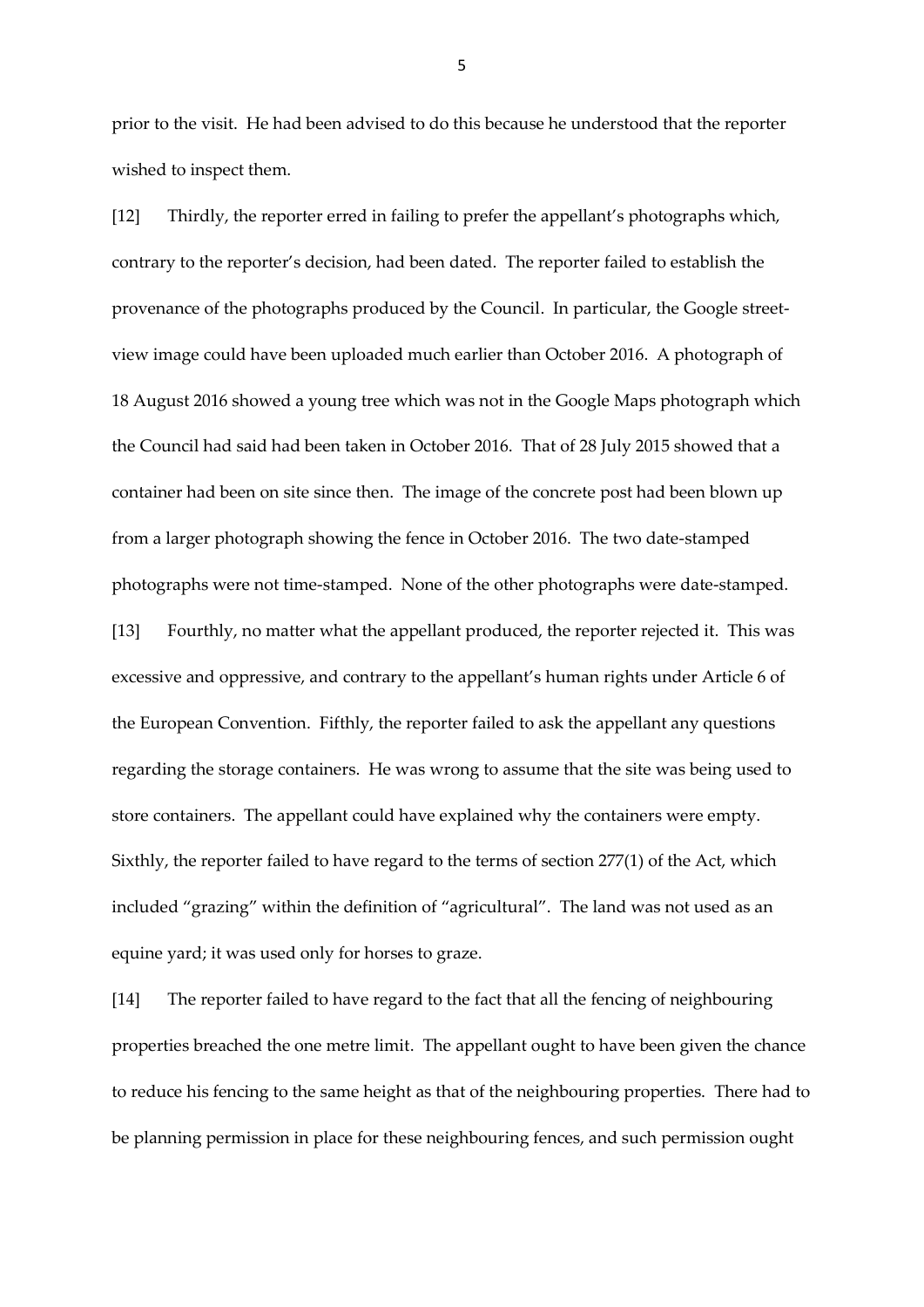to be granted to the appellant too. The fencing had been in place for several years and the enforcement notice was served out of time.

#### *Respondents*

[15] The respondents submitted that section 47A related to what the parties could do in the conduct of an appeal. It did not apply to the actions of the reporter.

[16] Contrary to the limited scope for an appeal such as this under section 239(1) of the 1997 Act, the appellant's grounds of challenge were an attempt to re-argue the merits. The decision on change of use was based on what the reporter had observed on his site visit. There was no reason for the appellant to empty the containers for the purpose of the site visit. The reporter considered the photograph bearing the text "Tuesday 4 October 2016 13.08" as well as the fact that other photographs did not bear any date or time. The reporter preferred the evidence provided by the Council, ie the photographs date-stamped between March 2017 and January 2020. The reporter was entitled to reach the conclusions he did on the basis of the material before him. He took into account all relevant considerations. The decision did not make any findings about the use of the land for equestrian purposes or the grazing of horses.

### **Decision**

[17] Section 47A of the Town and Country Planning (Scotland) Act 1997 applies to appeals under section 47(1); appeals against planning decisions. The appeal under consideration was against an enforcement notice under section 130. Nevertheless, the procedure which was followed required to give the appellant fair notice of the breach which he was alleged to have committed (see *Taylor* v *Scottish Ministers (No. 2)* 2019 SLT 681,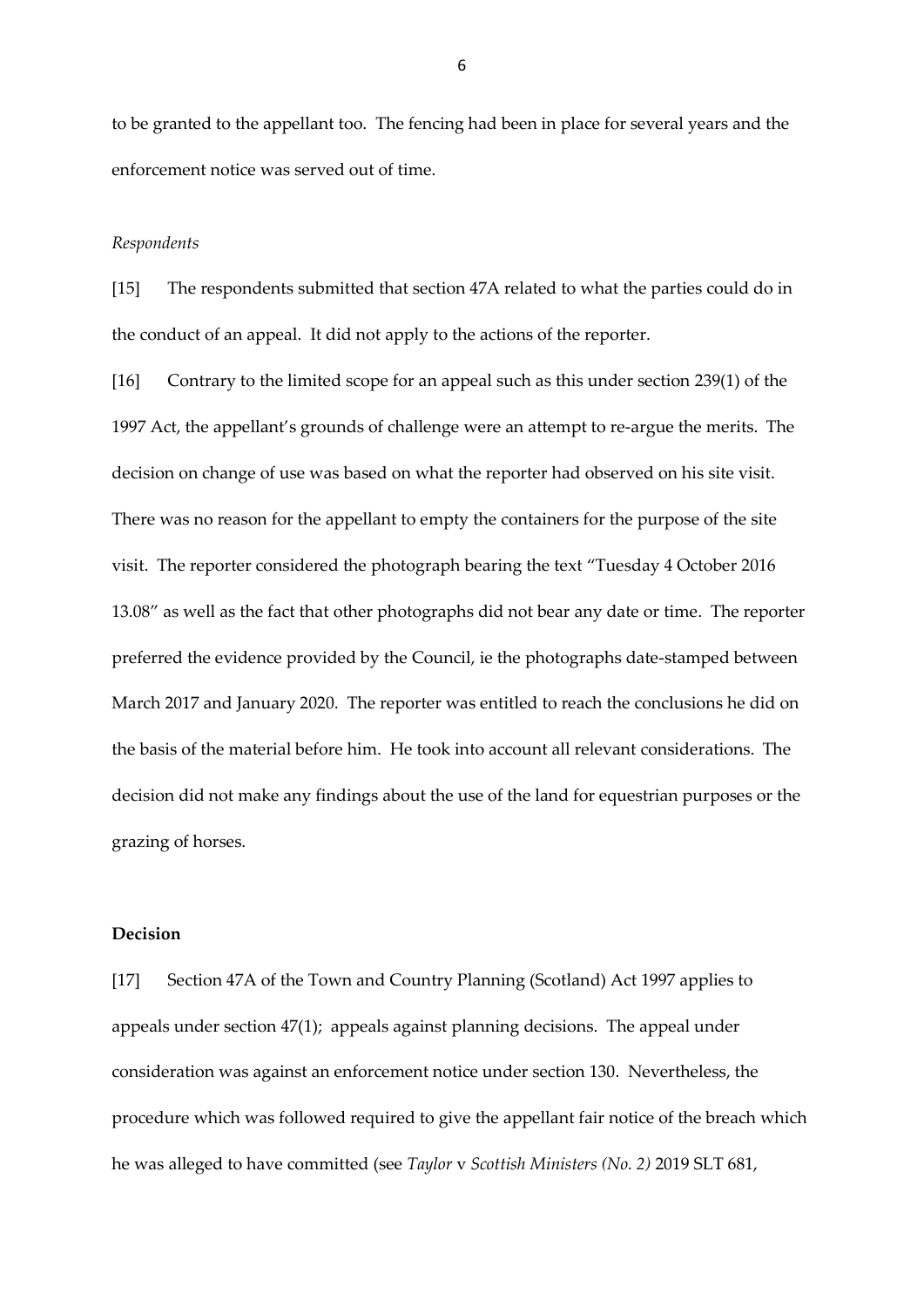LP (Carloway), delivering the opinion of the court, at paras [34] and [35]). The reporter was entitled to determine the appeal based, at least in part, on his observations during a site visit. The appellant had been put on notice that the alleged breaches involved, in part, the location and use of storage containers, motor vehicles, plant machinery and machinery parts on the site. These were said not to constitute agricultural use. The appellant, having been given due notice of the alleged breach, was afforded an opportunity to provide evidence relating to, and to make submissions about, the use of the containers. He did so.

[18] There was no need for the reporter to provide reasons for his site visit. He was entitled to carry out an unaccompanied visit (Town and Country Planning (Appeal) (Scotland) Regulations 2013 reg 12). The reason for the visit was obviously to assist in the determination of the appeal. The reporter, in light of the photographic evidence, his site visit and other information, was entitled to reject the appellant's contentions on the use of the containers. He did not require to pose further questions to the appellant, as if he were cross-examining him. The appeal on the ground of fairness is rejected.

[19] The Council had produced two photographs which were dated 24 March 2017. The appellant's contention was that these date-stamps are, putting it at its lowest, inaccurate. He pointed to the photograph of the concrete fence post to show that inaccuracy. The reporter rejected this, as he was entitled to do. The post is not readily identifiable as being on site and the larger photograph was not, for whatever reason, before the reporter. In any event, the reporter did not accept that this, or the other photographs were date-stamped, in the sense of being marked by the relevant camera, as distinct from bearing superimposed text. These were all matters for determination in the first instance by the fact-finder; that is the reporter. There is no basis upon which this court could review those findings.